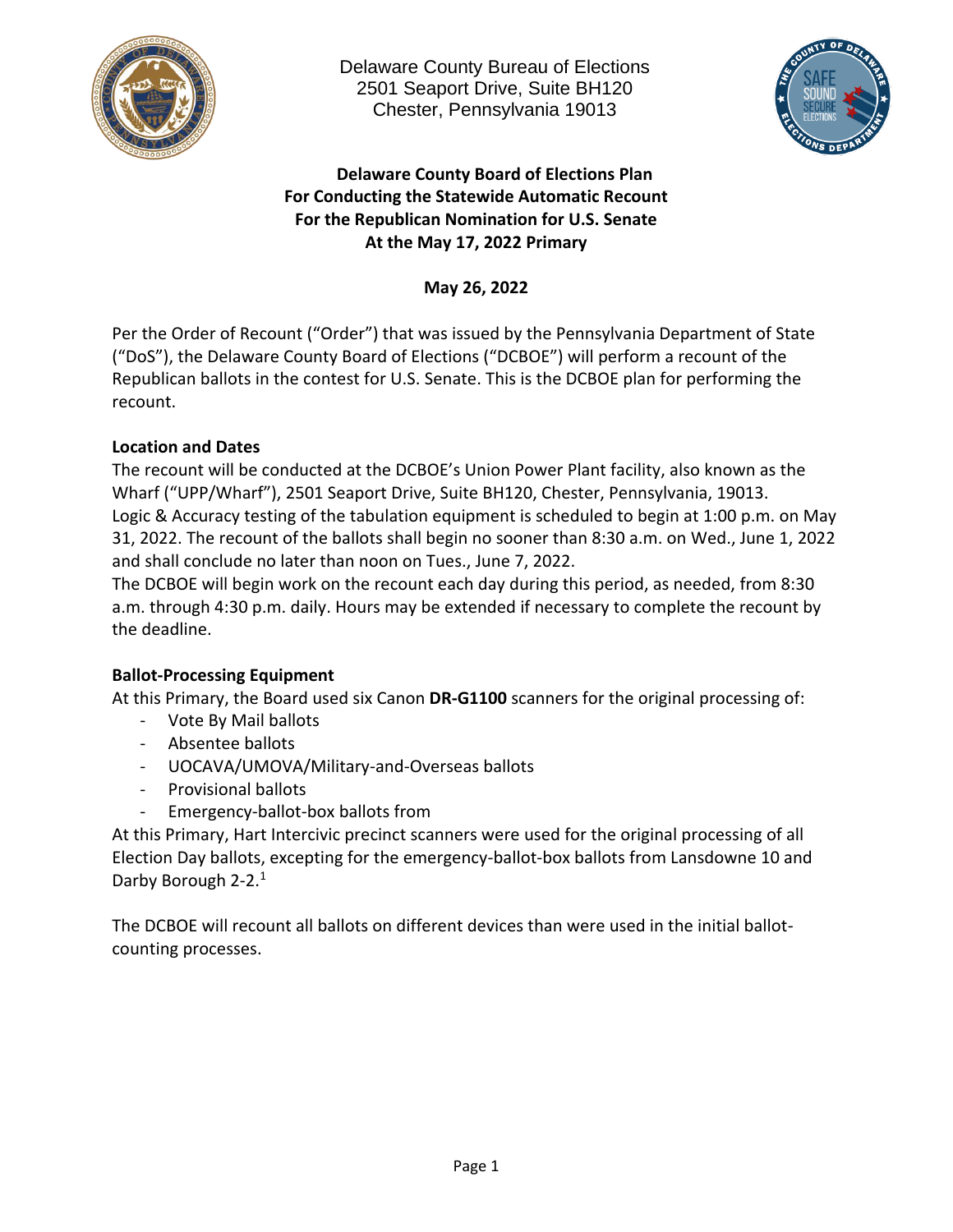



The DCBOE will use Canon **DR-G1100** scanners to recount all ballots that were cast in the precincts on Election Day, excepting for the emergency-ballot-box ballots from Lansdowne 10 and Darby Borough 2-2.

The DCBOE will use Canon **DR-G1130** scanners, which were not used in the original counting process, to recount:

- Vote By Mail ballots
- Absentee ballots
- UOCAVA/UMOVA/Military-and-Overseas ballots
- Provisional ballots, and
- The emergency-ballot-box ballots from Lansdowne 10 and Darby Borough 2-2.

## **Scanners 1 through 6: Canon model DR-G1100**

The DCBOE will use the six Canon DR-G1100 scanners for recounting the Election Day ballots cast in the precincts. Operators will:

- 1) Break the seal on the precinct ballot box.
- 2) Remove all ballots from the precinct ballot box.
- 3) Separate the Republican ballots relevant to the recount and place the Democratic ballots back in the precinct ballot box.
- 4) Review the Republican ballots for any apparent damaged items that may interfere with scanning the ballots.
- 5) Recount all Republican ballots using the Canon DR-G1100 scanner and run a batch report.
- 6) Replace the Republican ballots from that precinct with the Democratic ballots in the ballot box.
- 7) Secure the ballot box with a new tamper-evident seal.
- 8) Log the seal number.
- 9) Mark the ballot box with painter's tape to indicate that the precinct has been recounted.
- 10) The DR-G1100 scanners allow for manual resolution of any overvoted or undervoted ballots in the contest for US Senate.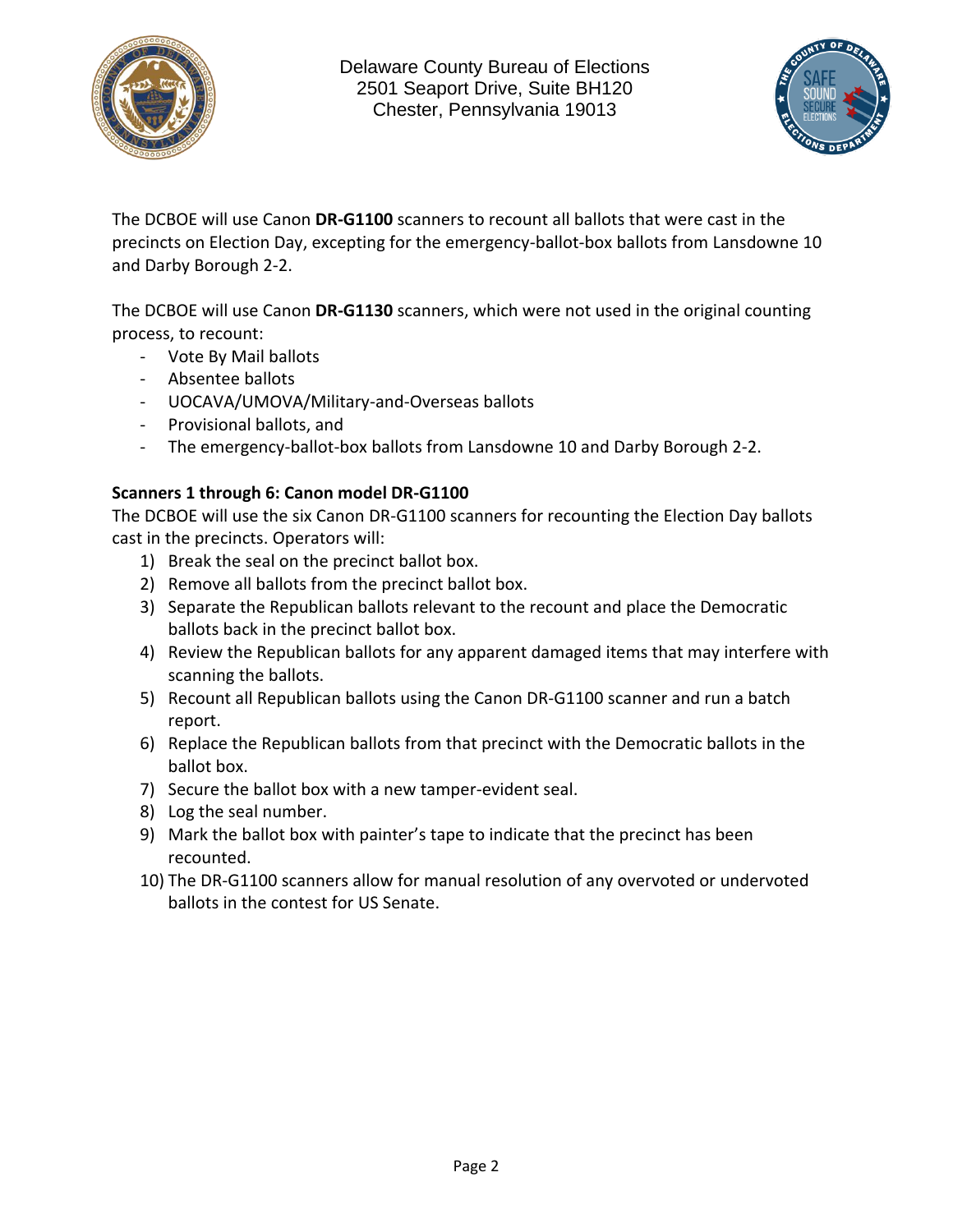



## **Scanners A and B: Canon DR-G1130 scanners**

The DCBOE will position two Canon DR-G1130 scanners at the UPP/Wharf for the recount of the Mail-In, Absentee, UOCAVA, Provisional and Lansdowne 10 and Darby Borough 2-2 emergency-ballot-box ballots. The DR-G1130 scanners allow for manual resolution of any overvoted or undervoted ballots in the contest for US Senate.

Workers will follow these procedures for recounting batches in the precinct scanners:

- 1. Remove only one batch at a time and separate non-ballot paperwork.
- 2. Separate Democratic ballots from the Republican ballots.
- 3. Scan only Republican ballots in the DR-G1130 scanner.
- 4. Run necessary reports for the recount tabulation.
- 5. Restore all Republican and Democratic ballots from each batch and mark the batch paperwork with painter's tape to indicate that the batch has been recounted.

It may be possible that the mail-in, absentee, provisional and Lansdowne 10 and Darby Borough 2-2 emergency ballot-box ballots are scanned before the Election Day precinct ballots that are being scanned on the DR-G1100 scanners. If that occurs, the DR-G1130 scanners may then be used for the recounting of the precinct ballots following the procedures for Scanners 1 through 6.

#### **Transcribing of ballots**

If a ballot is damaged or otherwise cannot be read by the scanner, the ballot will be marked at the top with the scanner station where it was to be scanned: S1, S2, S3, S4, S5, S6, SA or SB. (See diagram of scanning stations on final page of this plan.)

The ballot then will be walked over to the transcription table. The transcription table will be directly in front of an observer area. The transcription table will be staffed by a bipartisan team. The transcribers will follow these procedures:

- Obtain a replacement Republican ballot for the correct precinct.
- Write the serial number from the damaged/unreadable ballot at the top of the replacement/transcription ballot.
- The team shall transcribe onto the replacement ballot only the vote (or the undervote or overvotes, if applicable) from the unscannable Republican ballot for the contest for US Senate.
- The damaged/ ballot and the transcribed replacement ballot then will be returned to the original scanning site for processing with that batch/precinct.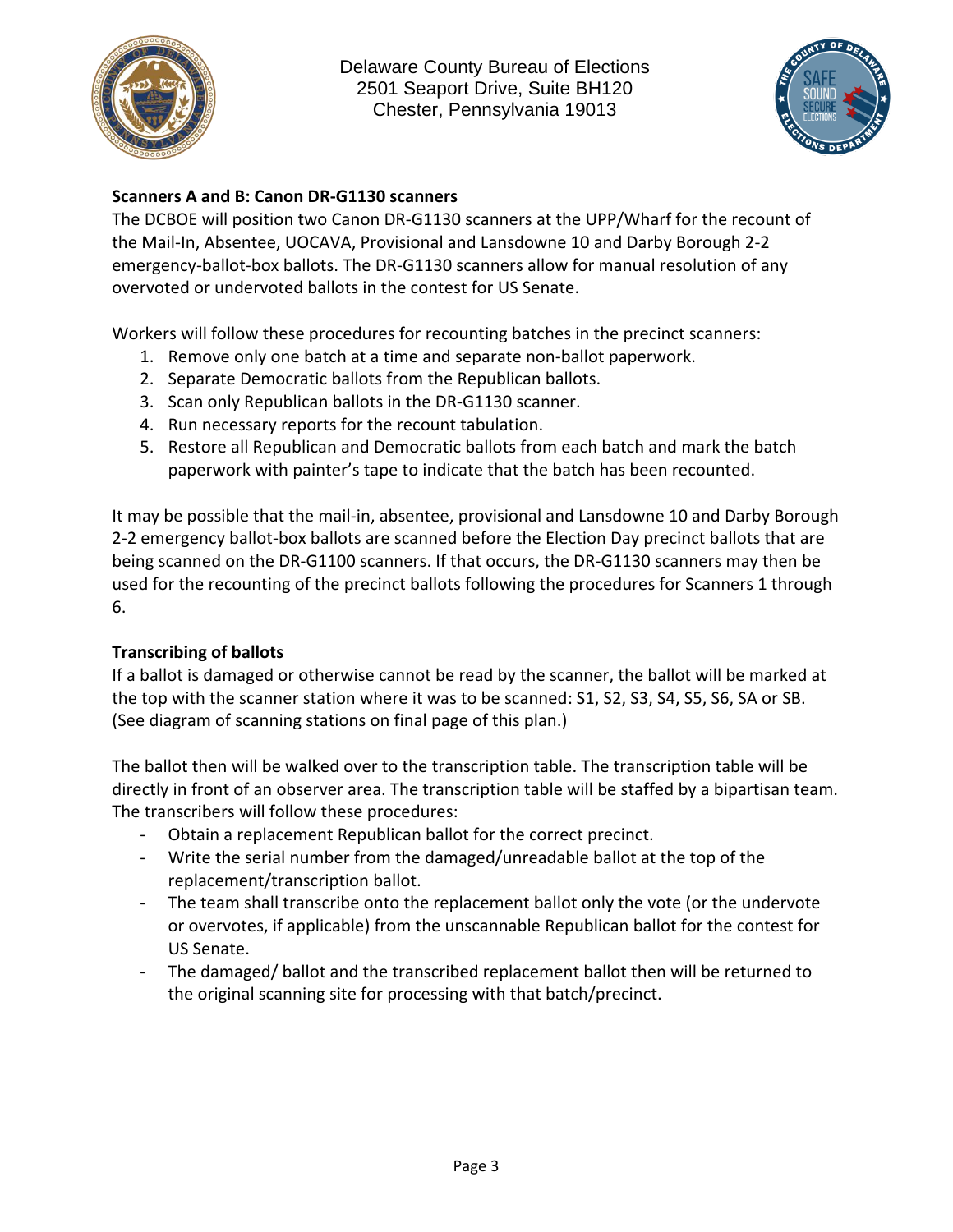



## **Preservation of ballot batches**

In order to preserve the ballots generally for the possibility of additional review(s) or recount(s), the DCBOE will work to preserve original ballot batches. This means that once a batch is processed through any scanner, that batch will be re-assembled with paperwork from the original counting process.

## **Recount Observers Rules and Spaces**

By law, recount observers will be limited to the affected candidate (Oz and McCormick) or their attorney, and two representatives of the affected party (the Republican Party). The campaigns and political party must provide a list, on campaign or party letterhead that lists all observers. All observers are required to:

- Clear security screening.
- Present government-issued photo identification, and if an attorney, be licensed to practice law in the Commonwealth of Pennsylvania.
- Sign in the observer log, and if an attorney, list the Pennsylvania Bar ID number. Observers may pose question to the supervisor on the floor. Observers are NOT to do any of the following:
	- Pose questions to or interrupt workers who are performing the tasks of opening/resealing ballot boxes or batches, separating Republican and Democratic ballots, scanning ballots and re-sealing ballot boxes or reassembling ballot batches.
	- Argue with supervisors who manage the recount.
	- Touch any of the ballots or related batch/precinct election materials.

Any observer who does not follow the rules and directions of the Board and its staff, or is otherwise disruptive, will be removed and shall not be permitted reentry.

The six DR-G1100 scanners at the UPP/Wharf will be positioned with observer areas between Scanners 2 and 3 and between scanners 4 and 5. Recount observers also will have space directly in front of the DR-G1130 scanners. Recount observers also will have spaces directly in front of the ballot transcribing table. A diagram of the spaces for DCBOE scanners and workers – and observers – is on the following page.

<sup>1</sup>At the precinct polling places for Lansdowne 10 and Darby Borough 2-2, there were periods early on Election Day when poll workers used the auxiliary ballot box for voters who were entitled to vote standard ballots but who had been incorrectly provided with provisional ballots that then could not be scanned by the precinct scanner. After being alerted to the errors, the Director of Elections worked with the Sheriff's Department, which delivered an additional ballot box with a special label and a security seal to these two precincts so. Poll workers then could secure these provisional ballots that could not be processed through the precinct scanner and return them with the regular ballot box. This also allowed the original sealed ballot boxes from these two precincts to remain undisturbed. The two emergency ballot boxes then were brought to the UPP/Wharf and opened. The seals were recorded. The provisional ballots were transcribed onto standard ballots, and then scanned on a Canon **DR-G1100** scanner. The transcribed and originals were placed back in the emergency ballot boxes and resealed. Per the requirement to recount ballots on different devices, these ballots from the Lansdowne 10 and Darby Borough 2-2 emergency ballot boxes must be processed through the Canon **DR-G1130** scanners, not the **DR-G1100** scanners.